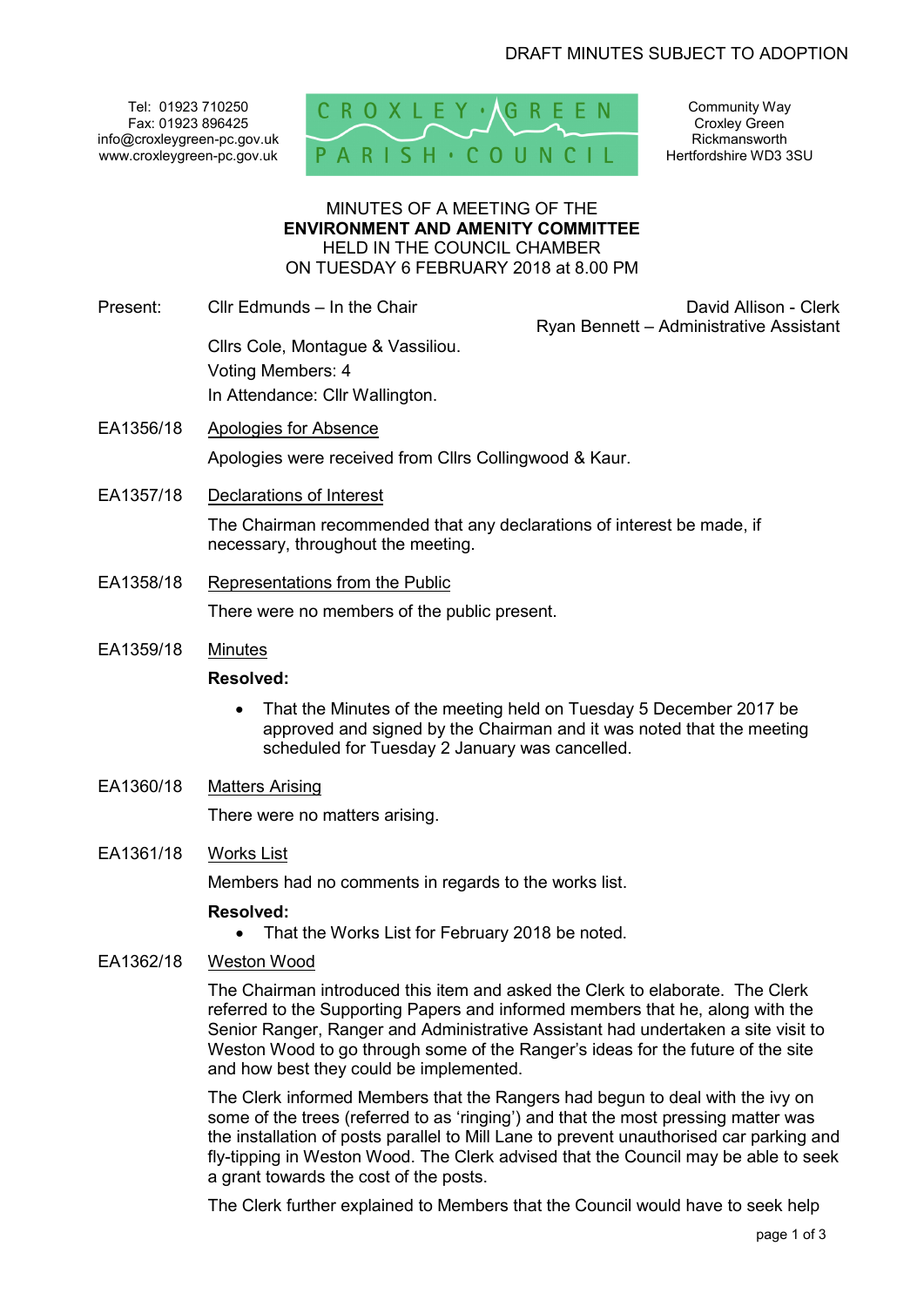from external arborists to tackle some of the larger trees in Weston Wood which the Rangers were unable to manage due to not having the necessary equipment.

The Chairman explained to the Clerk that he was quite shocked to learn that the Council had to hire external arborists and commented that he expected this to have arisen before the purchase of the land was completed and that in his mind Croxley Green Parish Council were not privy to the complete information about Weston Wood before the purchase went through and that information had been withheld from Councillors. The Clerk raised an objection to the Chairman's comments.

The Administrative Assistant informed the Chairman that the Council had been informed on multiple occasions that due to the size of some of the trees external companies would have to be brought in. The Chairman asked that he be sent copies of the minutes when Council was informed.

The Clerk informed Cllrs that a hole in Weston Wood could be a potential hazard and would need to be covered to minimise a potential health and safety risk. After a discussion it was decided that a barrier and/or hazard tape is installed around the hole as a precaution. It was also considered that further information be sought about the hole in establishing exactly what it is.

Resolved:

- Members noted the proposed maintenance actions for Weston Wood;
- That a Maintenance Plan be prepared for discussion at the Committees meeting in April;
- That further information be sought about the hole.

*[Post Meeting Note 1: Council Members were informed at the Extraordinary Meeting of December 8 2016 that external arborists would be required.* 

*[Post Meeting Note 2 : the hole is the remains of an Ice House that had been in the grounds of former Nuttfield House.]* 

## EA1363/18 Dog Waste Bin & Bag Dispenser Locations

The Chairman introduced this item and asked the Clerk to elaborate. The Clerk informed members that the Council had recently purchased four dog bag dispensers which were to be located throughout the village.

As per the budget submission one will be located on footpath 11. The Clerk added that the Rangers had indicated that they would like to see one installed near Stone's Orchard as they had seen a build-up of dog waste.

The Chairman indicated that he notices a large amount of dog waste on Footpath 13 when walking his dog and that it may be useful placing a dispenser there. A Cllr indicated that placing one by a children's play area would be useful to make sure the areas are kept clear of dog mess. It was suggested to place one in the Barton Way Recreation area. The Clerk advised that this location was rather close to the Library and Council Office where residents can already pick up dog bags.

### **Resolved:**

 That the dog bag dispensers are placed on Footpath 11; near the gate in Stone's Orchard and The Green; in Baldwins Lane Recreation Park and Footpath 13.

## EA1364/18 Youth Project

The Chairman introduced this item and asked Cllr Vassiliou to elaborate. Cllr Vassiliou stated that finance had been included in the budget and he considered that something more should be done for the youth of Croxley Green.

After a short discussion, it was considered that a Working Party should be set up to